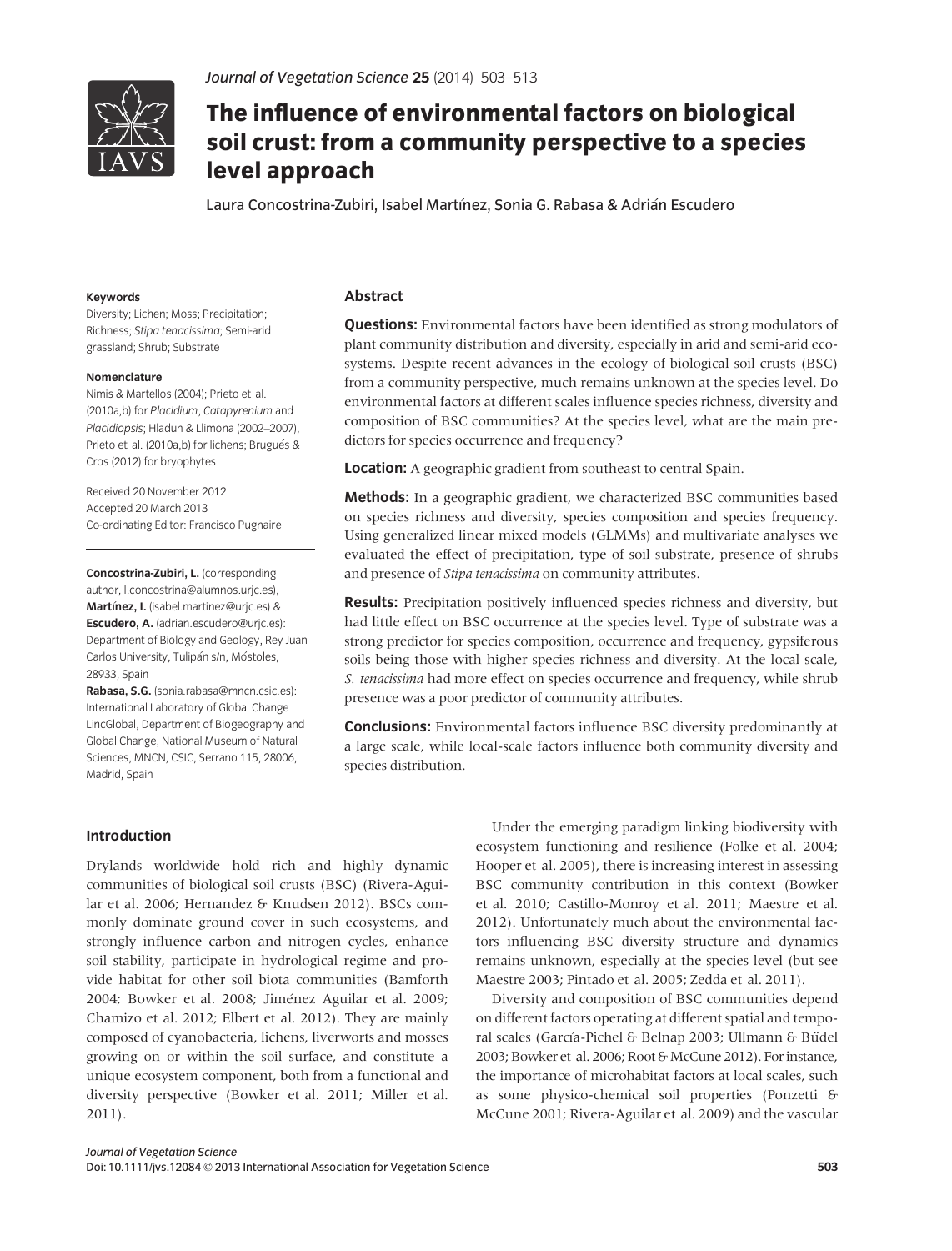vegetation (Maestre et al. 2009) is well known, whereas at broader scales, macroclimate trends are by far the most relevant drivers (Eldridge & Tozer 1997; Zedda et al. 2011).

Small-scale soil physico-chemical properties influence BSC richness, composition and abundance of BSC communities. In particular, soil type has been related to differences in BSC diversity (Bowker & Belnap 2008), e.g. gypsiferous soils hold rich and diverse communities (Martínez-Sánchez et al. 1994; Martínez et al. 2006). Also, BSC composition varies depending on soil type, e.g. calcareous soils have been related to BSC communities dominated by mosses and liverworts (Downing & Selkirk 1993), whereas lichens generally dominate in gypsum soils (Büdel 2003).

In arid environments, the presence of vascular vegetation may favour particular groups of BSC organisms (such as mosses and liverworts), since it provide wetter soil microsites protected from direct solar radiation. On the other hand, plant cover may reduce potential habitat for BSC, since free soil interspaces diminish (Belnap et al. 2003). In particular, the importance of shrub cover remains controversial; some authors have found a negative relation between shrub cover and BSC lichen richness in disturbed sites (Root & McCune 2012), while others have not detected it (Maestre et al. 2009), although abrupt shifts in the dominant functional groups of the corresponding BSCs have been found.

One of the main limitations of previous works is related to the fact that they have considered BSCs as homogeneous entities (e.g. community level) or at best considered some functional or taxonomic groups (e.g. lichen and bryophyte taxa). However, the effect of these drivers may differ at the species level, as recently showed in other lichen-dominated cryptogram communities (Belinchon et al. 2007; Zedda et al. 2011).

In drylands, where perennial and annual plants along with BSC vegetation co-exist, the effect of large-scale environmental factors on ecosystem species richness and diversity is tightly related to vascular vegetation structure and dynamics (Maestre et al. 2009; Luzuriaga et al. 2012). BSCs represent a fundamental component in arid and semi-arid ecosystems and are critical for the ecosystem function and services these drylands provide (Bowker et al. 2010). Thus, there is a need to fully understand their response in diversity terms to environmental factors at several spatial scales, and also to know how the species effects are scaled up to the whole BSC. This is particularly relevant in the context of ecosystem management and conservation (Bowker et al. 2008), and to address global change impacts on BSC communities and ecosystem dynamics (Belnap et al. 2008).

The aim of the present study is to determine what are the drivers of the diversity and composition of lichen-dominated BSCs at several spatial scales, but simultaneously taking into consideration the species responses to such factors. With this in mind, we surveyed an open grassland community (espartales, which are dominated by a tussock grass, Stipa tenacissima; Maestre et al. 2009) along a geographic gradient in the Iberian Peninsula, with different soil types scattered along the gradient, and explicitly considering several factors inducing heterogeneity at a local scale. This model ecosystem is especially suitable for our research since we have profound knowledge of the role played by its BSCs on ecosystem functionality (Maestre et al. 2011), and detailed studies on the flora and vegetation have been conducted in the region from the beginning of the 1970s (Crespo 1973; Llimona 1974; Crespo & Barreno 1975).

We addressed the following questions: (i) how do BSC species distribute along a geographic gradient; (ii) do environmental factors from regional to local scales (i.e. climate, type of substrate, vascular vegetation) influence species richness, diversity and composition of BSC communities; and (iii) at the species level, which are the main predictors for species occurrence and frequency?

#### Methods

# Study area

We conducted our survey in 16 sites along a geographic gradient from the southeastern-most tip of the Iberian Peninsula (the driest conditions) to its centre, where more humid environments are found (Fig. 1, Table 1).

The annual precipitation and temperature for the gradient ranged from 282 to 497 mm and from 13 to 17 °C, respectively. Soils were calcareous (Lithic Calciorthid) for 11 sites and gypsiferous (Typic Gypsiorthid) for five sites (Soil Survey Staff 1994), and in all sites the dominant vegetation was an open grassland dominated by tussocks of S. tenacissima L. interspersed in a bare ground matrix with welldeveloped BSCs. Quercus coccifera L., Juniperus oxycedrus L., Rhamnus lycioides L., Rhamnus alaternus L. and Pistacia lentiscus L., and occasionally Quercus ilex L., are the most common shrubs. Total cover values of perennial vegetation ranged from 31% to 67%.

#### Fieldwork

The BSC sampling was carried out between late summer and early autumn of 2006. We established two paired plots  $(30m \times 30m)$  at each site along the geographic gradient. As we wanted to know the influence of both climatic variables and vascular vegetation on the richness, diversity and composition of BSC communities, we selected one of those plots in an area with shrubs and the other in areas without shrubs. In addition, we established at each plot ten sampling quadrats associated with S. tenacissima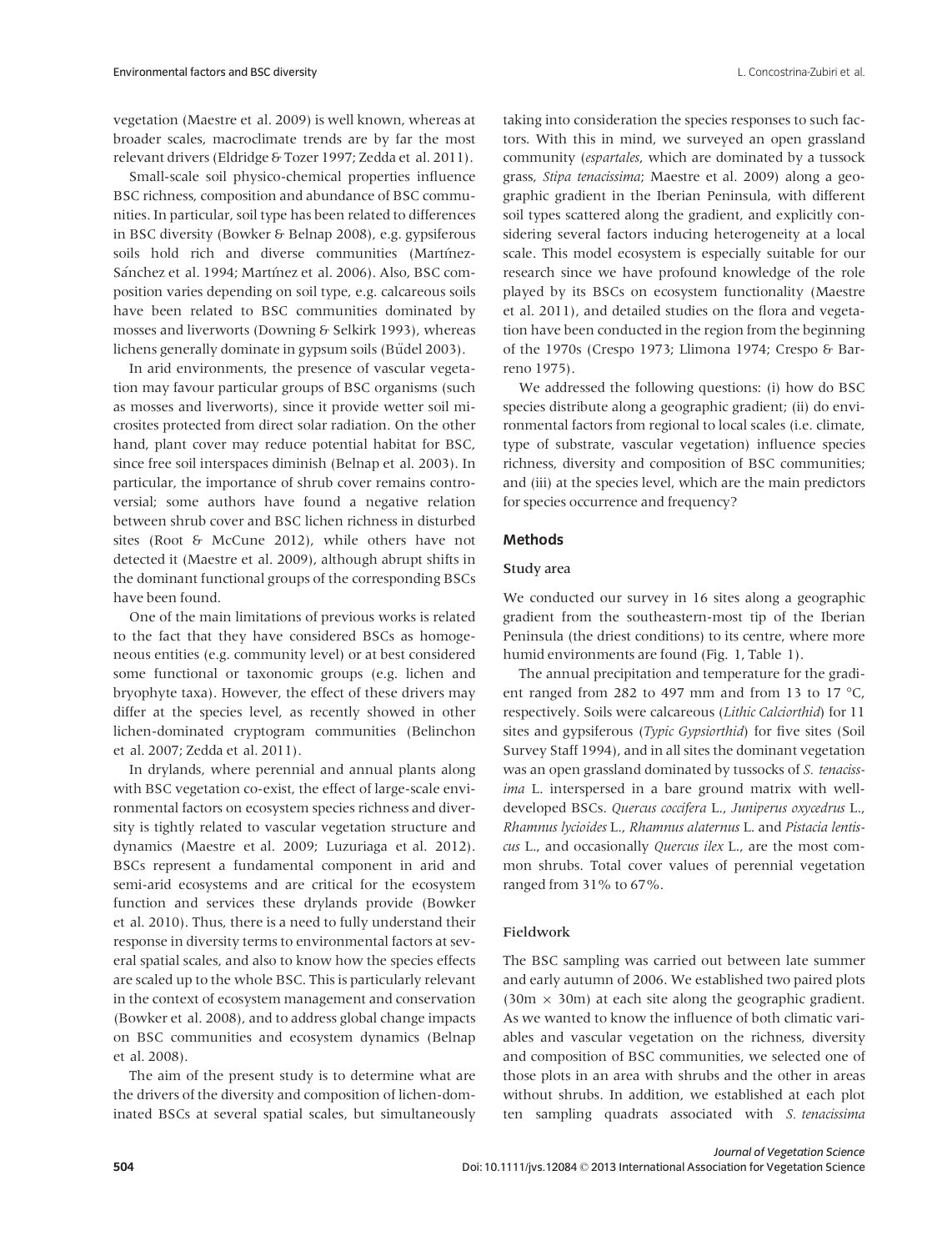|  |  | <b>Table 1.</b> Site characteristics, Elevation, climatic variables, soil type and total number of species for each site along the environmental gradient, |  |  |  |  |  |  |  |  |  |  |  |  |  |
|--|--|------------------------------------------------------------------------------------------------------------------------------------------------------------|--|--|--|--|--|--|--|--|--|--|--|--|--|
|--|--|------------------------------------------------------------------------------------------------------------------------------------------------------------|--|--|--|--|--|--|--|--|--|--|--|--|--|

| Site               | Ele $(m$ a.s.l.) | $P$ (mm) | $T(^{\circ}C)$ | Soil type          | No. of species | UTM N, UTM E       |
|--------------------|------------------|----------|----------------|--------------------|----------------|--------------------|
| Carrascoy (CA)     | 406              | 282      | 17             | Lithic Calciorthid | 14             | 649 300, 4 185 217 |
| Yecla (YE)         | 819              | 336      | 14             | Lithic Calciorthid | 4              | 656 928, 4 272 868 |
| Sierra Espuña (SE) | 663              | 364      | 16             | Lithic Calciorthid | 16             | 616 839, 4 187 005 |
| Ontígola (ONg)     | 593              | 426      | 14             | Typic Gypsiorthid  | 19             | 446 915, 4 427 092 |
| Ontígola (ONc)     | 593              | 431      | 14             | Lithic Calciorthid | 17             | 447 271.4 427 264  |
| Barrax (BA)        | 781              | 433      | 14             | Lithic Calciorthid | 20             | 566 691, 4 322 614 |
| Zorita (ZO)        | 632              | 434      | 14             | Lithic Calciorthid | 11             | 510 519, 4 467 352 |
| Titulcia (TIg)     | 551              | 439      | 14             | Typic Gypsiorthid  | 23             | 456 397, 4 446 093 |
| Titulcia (TIc)     | 628              | 440      | 14             | Lithic Calciorthid | 18             | 457 304, 4 448 724 |
| Villarobledo (VI)  | 748              | 446      | 14             | Lithic Calciorthid | 20             | 542 006, 4 340 126 |
| Chinchón (CH)      | 593              | 447      | 14             | Typic Gypsiorthid  | 21             | 456 433, 4 458 275 |
| Fuentidueña (FU)   | 603              | 452      | 14             | Typic Gypsiorthid  | 20             | 488 787, 4 443 880 |
| Morata (MO)        | 627              | 455      | 14             | Lithic Calciorthid | 15             | 464 440.4 451 222  |
| Carabaña (CB)      | 630              | 462      | 14             | Typic Gypsiorthid  | 20             | 478 288, 4 455 557 |
| Campo Real (CR)    | 642              | 465      | 14             | Lithic Calciorthid | 15             | 463 842, 4 463 566 |
| Huelves (HU)       | 891              | 497      | 13             | Lithic Calciorthid | 17             | 508 577, 4 435 542 |

Ele = Elevation; P = Annual precipitation; T = mean annual temperature; UTM N, UTM E = UTM coordinates north and east, respectively. Sites are arranged in order of increases in precipitation. Site codes are given in parenthesis.



Fig. 1. Site locations along the geographic gradient from southeast to central Spain. Sites are described in Table 1.

tussocks, and ten quadrats in apparently bare soil ( $N = 20$ ) for each plot). A 'shrub plot' was located on land with well-developed adult individuals of sprouting shrubs (26.4% of total perennial cover, on average) and a 'no shrub plot' was located on land with no adult shrubs (0.4% of total perennial cover, on average; Table 1).

The two plots were located by <1000 m apart in order to ensure that shrub and no shrub plots shared the same climatic conditions. Each pair had very similar physiographic (slope, aspect) and geologic (parent material) characteristics. Although S. tenacissima grasslands are typically subjected to livestock production in the region, no grazing activity has been carried out in the study sites during the last decade (in situ observations and pers. com.). Inside

each 30m  $\times$  30m plot, we randomly placed ten quadrats (50m  $\times$  50m) associated with S. tenacissima tussocks (Stipa microsite) and ten quadrats in apparently bare soil (open microsite) in order to examine the probable influence of tussock nearness. The number of sampling quadrats at the microsite level ( $N = 10$ ) was sufficient to find 95% of species. Finally, a total of 580 quadrats were surveyed. Available surface for the BSC components was always around 100%.

# The BSC identification and sampling

The BSC communities were identified to genus and species level when possible, following Nimis & Martellos (2004)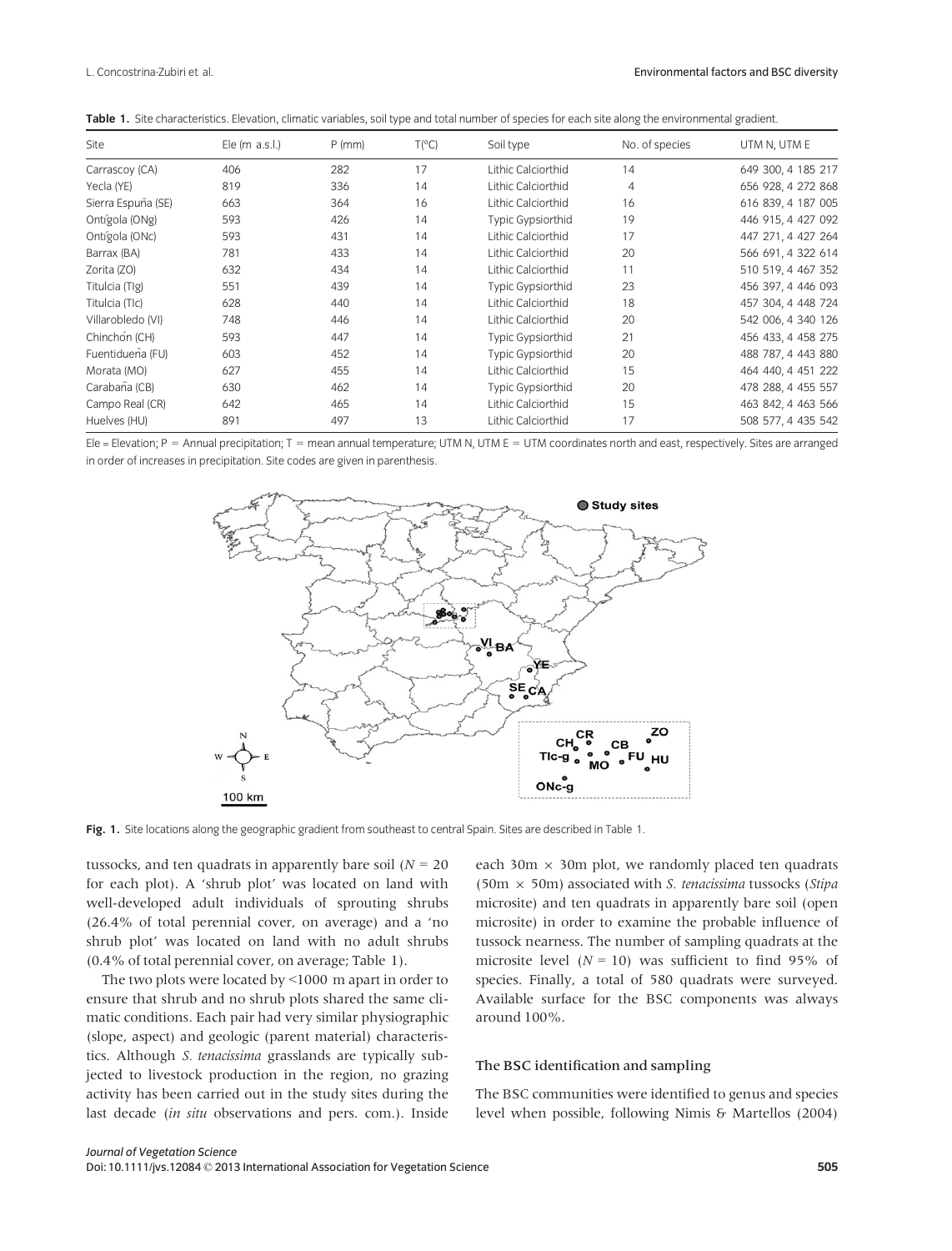and Prieto et al. (2010a,b) for Placidium, Catapyrenium and Placidiopsis. Nomenclature follows Hladun & Llimona (2002–2007) and Prieto et al. (2010a,b) for lichens, and Brugués & Cros (2012) for bryophytes.

We collected the upper soil layer of each quadrat, and all material was examined under a binocular microscope (Nikon SMZ800; Nikon, Kawasaki, Kanawaga, Japan) in order to detect the highest number of species. We recorded the occurrence of each species as 1 when the species was present in a quadrat and 0 when absent. In addition, we calculated the frequency of occurrence (frequency hereafter) for each species at the microsite level as the number of quadrats with the species ( $N = 10$ ).

Species richness was calculated as the total number of different species occurring in a quadrat. We estimated species diversity using the Shannon diversity index (H) based on species frequency at the microsite level.

# Statistical analyses

To test the effect of climatic variables (annual precipitation and mean annual temperature) and variables at local scale (type of substrate, shrub presence and S. tenacissima presence) on BSC community attributes (species occurrence, frequency, richness and diversity), we applied generalized linear mixed models (GLMMs; McCullagh & Nelder 1989). We found that annual precipitation and mean annual temperature were highly and significantly correlated (Coef. Pearson =  $-0.849$ ,  $P < 0.0001$ ), thus temperature were not included in GLMM analysis. Since our data on BSC community attributes had a hierarchical structure, with quadrats nested within plots and plots nested within sites, we analysed the data using a multilevel approach, and considered the variables 'site' and 'plot' as random factors to take in account the intra-class correlation. We performed GLMMs for species richness, species diversity, and separate models for species occurrence and frequency for each species. For species richness, we fitted the mixed models using a Poisson distribution with a log link function. For species diversity, we fitted the models using a normal distribution with an identity link function, after exponential transformation of the data to achieve normality, and for species occurrence and frequency we used a binomial distribution with a logit link function. For all models, we included the annual precipitation, type of substrate (calcareous or gypsiferous), presence/absence of shrubs (shrub hereafter) and presence/absence of S. tenacissima (Stipa hereafter) as fixed factors. Moreover, we also included in our models the interactions between precipitation  $\times$  shrub, precipitation  $\times$  *Stipa* and shrub  $\times$  *Stipa*, when possible. For logistic reasons, rare species (i.e. species present in <1% of

total sampling quadrats) were excluded from the analysis, and factor interactions were not evaluated for those variables calculated at the microsite level (frequency and diversity). Also, the variable type of substrate was not included in the models when the species were only found in calcareous or gypsiferous soil (reported as nd = no data in tables). We estimated the significance of each predictor by means of ANOVA (Guisan et al. 2002).

All GLMM computations were performed using SAS Macro program GLIMMIX, which iteratively calls SAS Procedure Mixed until convergence (GLIMMIX v. 8; SAS/ STAT, www.sas.com.techsup/download/stat/). To determine the degree of similarity in BSC composition along the geographic gradient, we conducted non-metric multidimensional scale analysis (NMDS) of the BSC community data (microsite level) with species frequency data using Bray–Curtis distance. To evaluate the potential effect of large-scale environmental factors on BSC community composition, we obtained Pearson correlations between BSC ordination axes and both precipitation and temperature. We previously rotated NMDS ordination axes to maximize correlation with horizontal axis (following Bowker et al. 2011). All multivariate analyses were performed with Primer v. 6 (Clarke & Gorley 2006).

# Results

# The BSC distribution along the geographic gradient

We found a total of 41 taxa: one cyanobacterium identified at genus level (Nostoc sp.), 32 lichens, seven mosses and one liverwort. Lichen species included 17 genera and 13 families, whereas bryophytes species comprised six genera and three families. Verrucariaceae and Pottiaceae were the dominant lichen and moss families, respectively (Table 2). Gypsiferous sites had a higher number of species than calcareous sites. In particular, Titulcia (gypsiferous site) had 23 species, while Yecla (calcareous site) had only four species (Table 1).

Nostoc sp., nine lichens and the liverwort Riccia sp. were found only on calcareous soil (Table 2). Six lichens (Acarospora nodulosa var. reagens, Buellia zoharyi, Diplotomma epipolium, Leproloma sp., Psora globifera and Lecidea lurida) and three mosses (Syntrichia caninervis, Syntrichia papillosissima and Tortula revolvens) were exclusively found in sites with gypsiferous soils (Table 2), although P. globifera and L. lurida were extremely rare. We observed that 16 lichen and four moss species were substrate indifferent (Table 2). Diploschistes muscorum and Didymodon acutus were present only in the shrub plots of calcareous and gypsiferous soils, respectively, whereas Leproloma sp. was only found in no-shrub plots of gypsiferous soils (Table 2). Collema crispum, C. tenax, Psora decipiens, Squamarina lentigera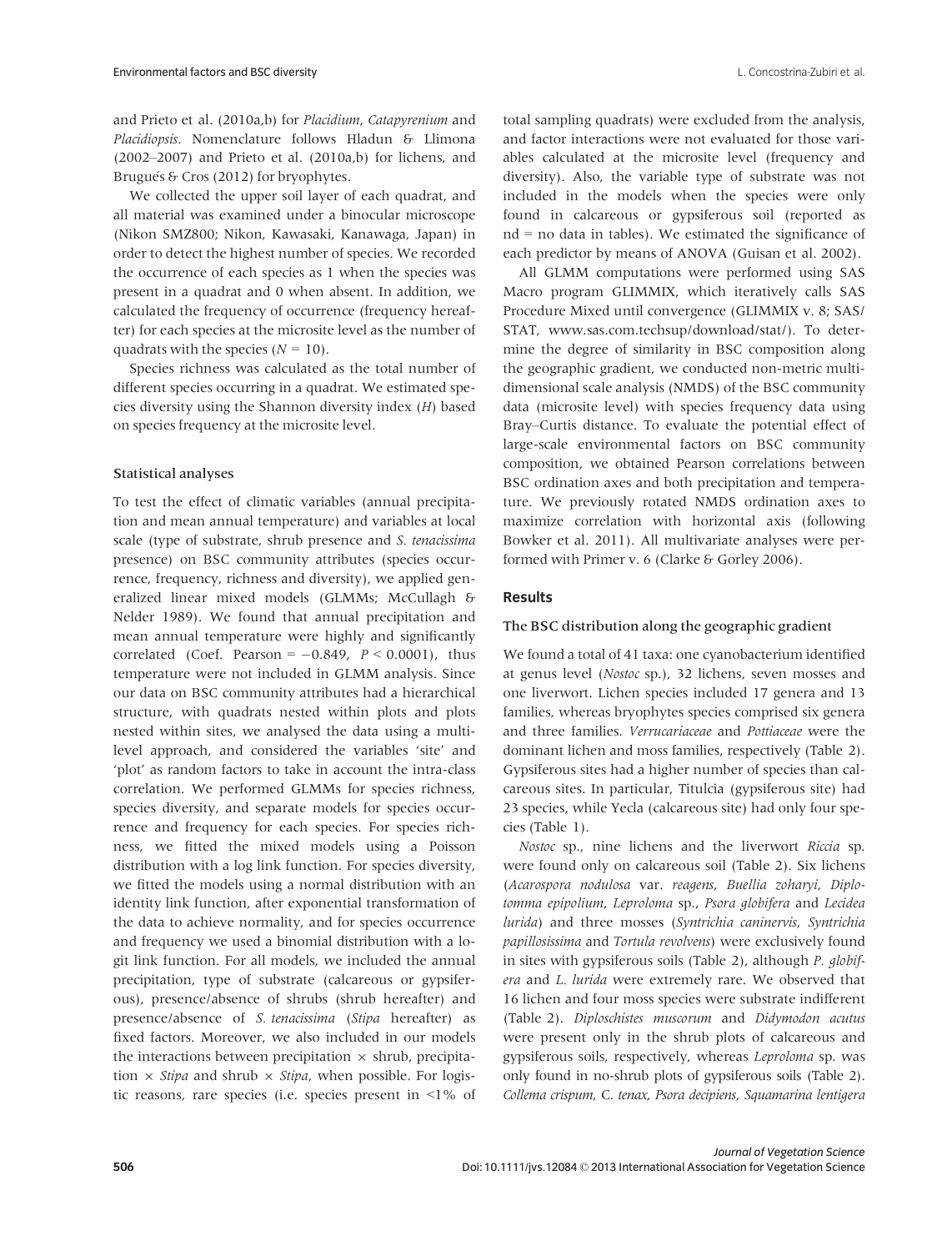# Table 2. List of biological soil crusts species and their frequency.

|                                               | Lithic Calciorthid |                     |                     |              | Typic Gypsiorthid |              |                     |              |         |                |
|-----------------------------------------------|--------------------|---------------------|---------------------|--------------|-------------------|--------------|---------------------|--------------|---------|----------------|
|                                               | Shrub              |                     | No shrub            |              | Shrub             |              | No shrub            |              |         |                |
| Species                                       | Stipa              | Open                | Stipa               | Open         | <b>Stipa</b>      | Open         | <b>Stipa</b>        | Open         | Tot. f. | Tot. q.        |
| Cyanobacterium                                |                    |                     |                     |              |                   |              |                     |              |         |                |
| Nostoc sp.                                    | 5.34               | 3.79                | 5                   | 2.41         | 0                 | $\mathbf 0$  | $\mathsf{O}\xspace$ | $\mathbf 0$  | 16.55   | 96             |
| Lichen                                        |                    |                     |                     |              |                   |              |                     |              |         |                |
| Acarospora nodulosa var. reagens (Dufour) Hue | 0                  | $\mathbf 0$         | $\mathbf 0$         | $\mathbf 0$  | 0.34              | 1.55         | 2.76                | 7.24         | 11.9    | 69             |
| Buellia zoharyi Galun                         | 0                  | $\mathbf 0$         | $\mathsf{O}\xspace$ | 0            | 1.38              | 2.93         | 2.07                | 5.34         | 11.72   | 68             |
| Cetraria aculeata (Schreb. Fz.)               | 0.52               | $\mathsf{O}\xspace$ | 0.17                | 0.17         | 0                 | $\mathbf{0}$ | 0                   | $\mathbf 0$  | 0.86    | 5              |
| Cladonia convoluta (Lam. Cout.)               | 2.93               | 2.07                | 3.97                | 4.14         | 1.9               | 1.38         | 4.83                | 5.86         | 27.07   | 157            |
| Cladonia rangiformis Hoffm.                   | 1.72               | 1.55                | 1.21                | 1.72         | 0                 | $\mathbf{0}$ | $\mathbf 0$         | $\mathbf 0$  | 6.21    | 36             |
| Collema crispum (Huds.) Weber ex F.H. Wigg    | 4.83               | 8.1                 | 8.45                | 6.21         | 2.41              | 2.93         | 6.38                | 7.93         | 47.24   | 274            |
| Collema cristatum (L.) F.H. Wigg              | 0.34               | 0.34                | 0.52                | 0.17         | 0                 | $\mathbf 0$  | $\mathbf{O}$        | $\mathbf 0$  | 1.38    | 8              |
| Collema tenax (Sw.) Ach. Em. Degel            | 10.69              | 10.34               | 7.76                | 11.72        | 0                 | 0.34         | 1.03                | $\mathbf 0$  | 41.9    | 243            |
| Diploschistes diacapsis (Ach.) Lumbsch.       | 0.34               | 0.34                | 0.69                | 1.21         | 2.41              | 2.76         | 7.41                | 8.45         | 23.62   | 137            |
| Diploschistes muscorum (Scop) R. Santi        | 0.52               | 0.34                | 0                   | $\mathbf{O}$ | 0                 | $\mathbf{0}$ | $\mathbf{O}$        | $\mathbf 0$  | 0.86    | 5              |
| Diplotomma epipolium (Ach.) Arnold            | 0                  | 0                   | $\mathbf 0$         | 0            | 0.52              | 1.21         | 1.21                | 3.1          | 6.03    | 35             |
| Endocarpon pusillum Hedw.                     | 0.17               | 1.03                | 0.69                | 0.17         | 0                 | $\mathbf 0$  | $\mathbf{O}$        | $\mathbf 0$  | 2.07    | 12             |
| Fulgensia fulgens (Sw.) Elenkin               | 2.93               | 2.59                | 5                   | 3.97         | 0                 | $\mathbf 0$  | 0.17                | 0.17         | 14.83   | 86             |
| Fulgensia subbracteata (Nyl.) Poelt           | 0.17               | 0                   | 0.34                | 0.34         | 3.45              | 3.45         | 7.24                | 8.28         | 23.28   | 135            |
| Heteroplacidium imbricatum (Nyl.) Breuss      | 0.34               | 0.17                | $\mathbf 0$         | 0.17         | 0                 | $\mathbf{0}$ | $\mathbf{O}$        | $\mathbf 0$  | 0.69    | $\overline{4}$ |
| Lecidea lurida (Ach.)                         | 0                  | $\mathsf{O}\xspace$ | 0                   | $\mathbf{O}$ | 0                 | $\mathbf{0}$ | $\mathbf{O}$        | 0.86         | 0.86    | 5              |
| Leproloma sp.                                 | 0                  | $\mathbf 0$         | $\mathbf 0$         | $\mathbf 0$  | 0                 | $\mathbf{0}$ | 0.17                | 1.38         | 1.55    | 9              |
| Leptogium schraderii (Ach.) Nyl.              | 3.28               | 4.66                | 1.21                | 3.62         | 0                 | 0.17         | 0.17                | 0.17         | 13.28   | 77             |
| Placidiopsis cinerascens (Nyl.) Breuss        | 0.52               | 0.34                | 0.17                | 0.17         | 0                 | $\mathbf 0$  | $\mathsf{O}\xspace$ | $\mathbf 0$  | 1.21    | $\overline{7}$ |
| Placidiopsis custnani (A. Massal.) Körb       | 0                  | 0                   | 0                   | 0.17         | 0                 | $\mathbf{0}$ | $\mathbf{O}$        | $\mathbf{0}$ | 0.17    | $\mathbf{1}$   |
| Placidium pilosellum (Breuss) Breuss          | 0.86               | 1.72                | 2.24                | 2.07         | 0.17              | 0.34         | 1.21                | 1.72         | 10.34   | 60             |
| Placidium squamulosum (Ach.) Breuss           | 1.55               | 4.14                | 4.14                | 5.86         | 1.38              | 2.93         | 2.93                | 5.52         | 28.45   | 165            |
| Placynthium nigrum (Huds.) Gray               | 0                  | 0.17                | $\mathbf 0$         | $\mathbf 0$  | 0                 | $\mathbf{0}$ | $\mathbf 0$         | $\mathbf 0$  | 0.17    | $\mathbf{1}$   |
| Psora decipiens (Hedw.) Hoffm.                | 2.59               | 4.48                | 5                   | 6.9          | 1.38              | 3.45         | 8.1                 | 8.45         | 40.34   | 234            |
| Psora globifera (Ach.) A. Massal              | 0                  | $\mathsf 0$         | $\mathsf{O}\xspace$ | 0            | 0                 | $\mathbf 0$  | 0                   | 1.03         | 1.03    | 6              |
| Psora savizcii (Tomin) Follmann et A. Crespo  | 0                  | 1                   | $\mathbf 0$         | 0.17         | 0.17              | 0.86         | 1.55                | 4.83         | 8.45    | 49             |
| Squamarina cartilaginea (With.) P. James)     | 6.03               | 2.07                | 4.83                | 2.59         | 0.34              | 0.34         | 1.03                | 0.34         | 17.59   | 102            |
| Squamarina lentigera (Weber) Poelt            | 1.38               | 2.07                | 3.1                 | 3.62         | 3.45              | 3.45         | 8.1                 | 8.45         | 33.62   | 195            |
| Toninia albilabra (Dufour) H. Olivier         | 0.69               | 0.86                | 0.34                | 0.17         | 0                 | $\mathbf{0}$ | 0.34                | $\mathbf 0$  | 2.41    | 14             |
| Toninia sedifolia (Scop.) Timdal              | 0.69               | 1.9                 | 2.76                | 2.59         | 2.41              | 3.45         | 4.83                | 8.28         | 26.9    | 156            |
| Toninia taurica (Szatala) Oxner               | 0                  | 0                   | 0                   | 0            | 0.52              | 0.34         | 0.86                | 0.34         | 2.07    | 12             |
| Moss                                          |                    |                     |                     |              |                   |              |                     |              |         |                |
| Barbula sp.                                   | 0.69               | 0.86                | 0.52                | 1.21         | 0.17              | 0.34         | 3.28                | 2.24         | 9.31    | 54             |
| Didymodon acutus (Brid) K. Saito              | 0                  | 0                   | $\mathsf{O}\xspace$ | 0            | 1.55              | 1.38         | $\mathbf 0$         | $\mathbf 0$  | 2.93    | 17             |
| Pleurochaete squarrosa (Brid) Lindb.          | 8.1                | 1.21                | 10.52               | 1.38         | 2.41              | 2.41         | 0.86                | 1.21         | 28.1    | 163            |
| Syntrichia canninervis Mitt                   | 0                  | $\mathbf 0$         | $\mathbf 0$         | $\mathbf 0$  | 0                 | 2.24         | 0.86                | 1.03         | 4.14    | 24             |
|                                               |                    |                     |                     |              |                   |              |                     |              |         |                |
| Syntrichia papillossisima (Copp.) Loeske      | 0                  | $\mathbf 0$         | 0                   | 0            | 1.55              | 1.38         | 0.86<br>7.24        | 0.17         | 3.97    | 23<br>284      |
| Tortula revolvens (Schimp.) G. Roth           | 9.48               | 5.69                | 7.76                | 4.83         | 3.28              | 3.1          |                     | 7.59         | 48.97   |                |
| Weissia sp.                                   | 3.79               | 6.55                | 6.55                | 8.28         | 0                 | 1.38         | 1.03                | 1.21         | 28.79   | 167            |
| Liverwort                                     |                    |                     |                     | $\mathbf{O}$ |                   |              |                     |              |         |                |
| Riccia sp.                                    | 0.17               | 0                   | 0                   |              | 0                 | $\mathbf{0}$ | $\mathbf{O}$        | $\mathbf{0}$ | 0.17    | $\mathbf{1}$   |

Frequency is expressed as a percentage of 580 (total number of sampling quadrats) in each of the different conditions considered in the study. Tot.  $f =$  total frequency of each species; Tot. q. = total number of quadrats where a species was found.

and Tortula revolvens were the most frequent species, present in more than a third of the quadrats. However, their relative frequencies differed depending on the type of substrate, e.g. total frequency of Collema tenax was 40.5% in calcareous soils and 1.4% in gypsiferous soils (Table 2).

# Effects of environmental factors on BSC community attributes

Results of the mixed models showed mainly the primary influence of large-scale drivers such as climatic variables and type of substrate on BSC diversity attributes. Species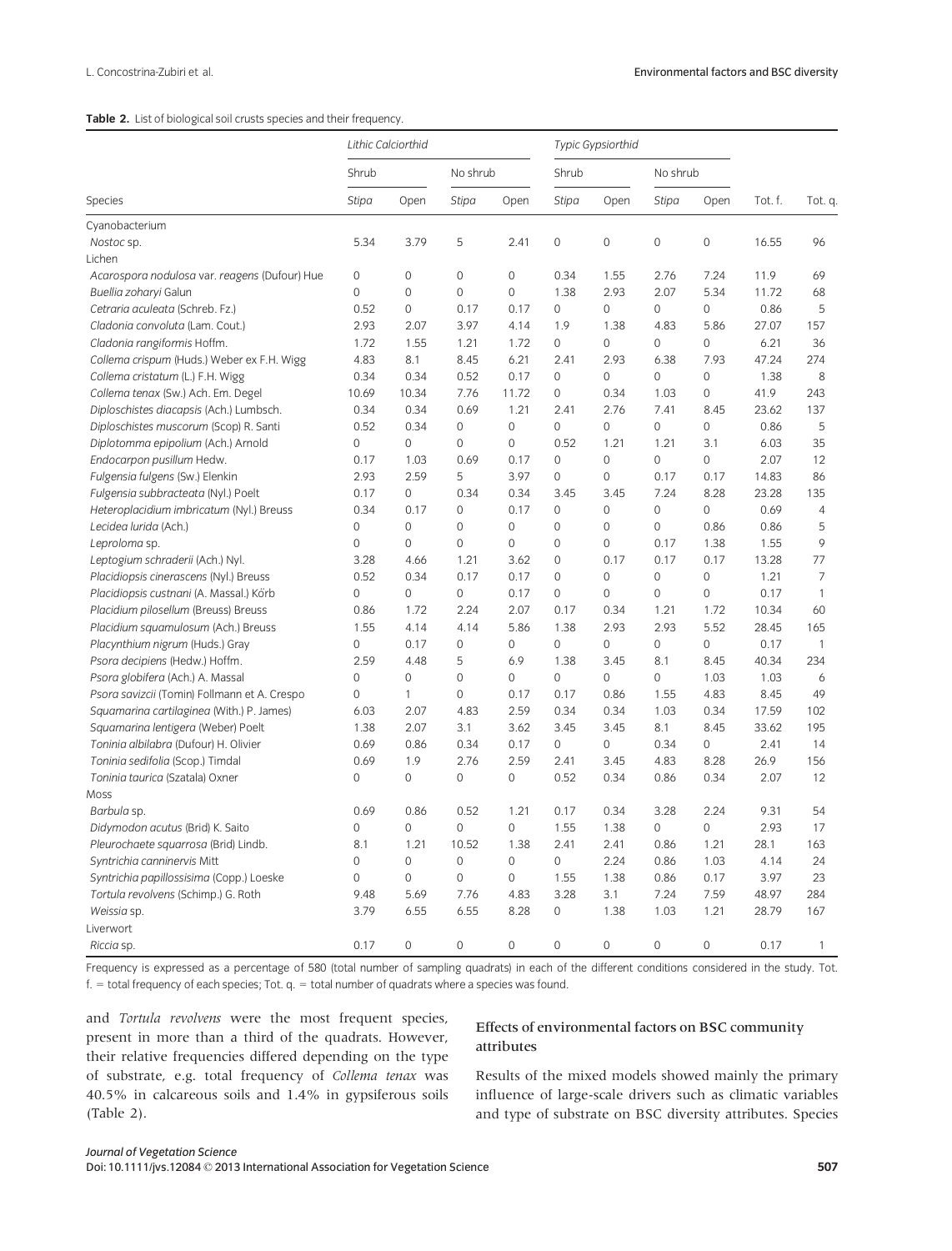Table 3. Summary of the generalized linear mixed models examining the effects of environmental factors on species richness and diversity.

|           | Effect        | Estimate $+$ SE     | $F$ -value | P-value |
|-----------|---------------|---------------------|------------|---------|
| Richness  | P             | $0.0089 + 0.0026$   | 6.77       | 0.022   |
|           | Substrate     | $-0.9410 + 0.2799$  | 11.3       | 0.0052  |
|           | Shrub         | $0.5563 \pm 0.7104$ | 0.6        | 0.4482  |
|           | Stipa         | $1.3363 + 0.3702$   | 13.13      | 0.0003  |
|           | $P * Shrub$   | $-0.0014 + 0.0016$  | 0.75       | 0.3997  |
|           | P * Stipa     | $-0.0033 + 0.0008$  | 15.33      | 0.0001  |
|           | Shrub * Stipa | $-0.0106 + 0.05953$ | 0.03       | 0.8586  |
| Diversity | P             | $0.0293 + 0.01142$  | 6.58       | 0.0231  |
|           | Substrate     | $-5.2964 + 1.3028$  | 16.53      | 0.0011  |
|           | Shrub         | $-1.1260 + 0.4314$  | 6.81       | 0.0221  |
|           | Stipa         | $-0.5166 + 0.3104$  | 2.77       | 0.1073  |

 $P =$  annual precipitation, Substrate = calcareous soil, Shrub = shrub presence, Stipa = Stipa tenaccisima presence. Significance at 0.05 level are shown in bold.

richness and diversity were significantly higher in sites with higher precipitation and on gypsiferous substrate (Table 3). The presence of S. tenacissima had a positive

effect on species richness but this effect varied with precipitation, as shown by the interaction precipitation  $\times$  Stipa (Table 3). The presence of shrubs was negatively related to species diversity (Table 3).

A total of 30 species were used for occurrence and frequency models. The most relevant predictors for species occurrence and frequency were the type of substrate and the presence of S. tenacissima (Table 4), with large differences between species. There was a group of species whose occurrence was tightly linked to gypsiferous soils, e.g. Diploschistes diacapsis, Fulgensia subbracteata, Placidium squamulosum, Psora decipiens, P. savizcii, Squamarina lentigera, Toninia sedifolia and Tortula revolvens, whereas Collema tenax and Fulgensia fulgens preferred calcareous soils. Regarding frequency, the majority of lichen species were more frequent on gypsiferous soils, except Collema tenax, Fulgensia fulgens, Leptogium schraderi and the moss Weissia sp. (Table 5).

Shrub presence–absence had no effect on occurrence of other BSC species (Table 4). However, some species such as Syntrichia papillosissima was more frequent in relation to

Table 4. Summary of the generalized linear mixed models examining the effects of environmental predictors on occurrence of the 30 species considered.

| Species                          | $\sf P$              | Substrate       | Shrub                 | <b>Stipa</b>         | P * Shrub               | P * Stipa               | Shrub * Stipc        |
|----------------------------------|----------------------|-----------------|-----------------------|----------------------|-------------------------|-------------------------|----------------------|
| Nostoc sp.                       | $0.0090^{ns}$        | nd              | 6.9299ns              | $1.6381^{ns}$        | $-0.0132^{ns}$          | $-0.0011^{ns}$          | $-0.6434^{ns}$       |
| Acarospora nodulosa var. reagens | 0.0791 <sup>ns</sup> | nd              | $7.6332^{ns}$         | 28.7086**            | $-0.0203ns$             | $-0.0713**$             | $0.3277^{ns}$        |
| Buellia zoharyi                  | $0.0989^{ns}$        | nd              | $0.5310^{ns}$         | 43.5949***           | $0.0015^{ns}$           | $-0.1027***$            | $-0.5083^{ns}$       |
| Cladonia convoluta               | 0.0621 <sup>ns</sup> | $-2.4031^{ns}$  | 12.5987 <sup>ns</sup> | 3.8301 <sup>ns</sup> | $-0.0322^{ns}$          | $-0.0095^{ns}$          | 1.2081*              |
| Collema crispum                  | $0.0084^{ns}$        | $-2.2618^{ns}$  | $-5.0850^{ns}$        | $-2.0753^{ns}$       | $0.0126^{ns}$           | 0.0051 <sup>ns</sup>    | $-1.4131**$          |
| Collema cristatum                | $-0.0411^{ns}$       | nd              | $-12.9886^{ns}$       | $-76.1813**$         | $0.0366^{ns}$           | $0.1780**$              | $-3.0985**$          |
| Collema tenax                    | $0.0210*$            | $3.4605**$      | $-0.1684^{ns}$        | $5.1649**$           | $0.0005^{ns}$           | $-0.0137**$             | $0.5492^{ns}$        |
| Diplotomma epipolium             | $0.0675^{ns}$        | nd              | 16.4779 <sup>ns</sup> | $5.5639^{ns}$        | $-0.0357^{ns}$          | $-0.0159^{ns}$          | $-0.2433^{ns}$       |
| Diploschistes diacapsis          | 0.0108 <sup>ns</sup> | $-9.2661***$    | $7.2463^{ns}$         | $-1.1491^{ns}$       | $-0.0221$ <sup>ns</sup> | $-0.0011^{ns}$          | 1.2303*              |
| Endocarpon pusillum              | $0.4911^{ns}$        | nd              | 231.8700err           | 1.7928 <sup>ns</sup> | $-0.4773^{ns}$          | $0.0000^{ns}$           | $-4.3824^{ns}$       |
| Fulgensia fulgens                | $-0.0003ns$          | 3.2719*         | $-5.0391^{ns}$        | $-2.8496^{ns}$       | $0.0102^{ns}$           | $0.0076^{ns}$           | $-0.2512^{ns}$       |
| Fulgensia subbracteata           | $0.0030^{ns}$        | $-10.7450***$   | $-10.8513^{ns}$       | $4.1122^{ns}$        | 0.0236 <sup>ns</sup>    | $-0.0118^{ns}$          | 3.2675*              |
| Leptogium schraderii             | 0.0168 <sup>ns</sup> | $2.7279^{ns}$   | $2.6461^{ns}$         | $0.6045^{ns}$        | $-0.0055^{ns}$          | $-0.0046^{ns}$          | $0.4292^{ns}$        |
| Placidiopsis cinerascens         | 0.0017 <sup>ns</sup> | nd              | $4.9424^{ns}$         | 8.4284*              | $-0.0095^{ns}$          | $-0.0207*$              | 0.0401 <sup>ns</sup> |
| Placidium pilosellum             | $0.0153^{ns}$        | $-2.3290^{ns}$  | $-5.9696^{ns}$        | 14.6344*             | $0.0124^{ns}$           | $-0.0340*$              | $-1.0525*$           |
| Placidium squamulosum            | $0.0054^{ns}$        | $-1.5418*$      | 3.1048 <sup>ns</sup>  | $-4.2290^{ns}$       | $-0.0079^{ns}$          | $0.0077^{ns}$           | $-0.4409ns$          |
| Psora decipiens                  | 0.0201 <sup>ns</sup> | $-4.4258**$     | 4.8174 <sup>ns</sup>  | $-0.1848^{ns}$       | $-0.0135^{ns}$          | $-0.0014^{ns}$          | $-1.1302*$           |
| Psora savizcii                   | $0.0113^{ns}$        | $-4.0402**$     | 1.6789 <sup>ns</sup>  | $-2.3724^{ns}$       | $-0.0027^{ns}$          | 0.0009 <sup>ns</sup>    | $-0.6583^{ns}$       |
| Squamarina cartilaginea          | $0.0114^{ns}$        | $1.2454^{ns}$   | $-6.1155^{ns}$        | 4.7044 <sup>ns</sup> | $0.0142^{ns}$           | $-0.0083^{ns}$          | $0.5752^{ns}$        |
| Squamarina lentigera             | $0.0054^{ns}$        | $-5.6813***$    | $-1.4304^{ns}$        | $0.6811^{ns}$        | $0.0017^{ns}$           | $-0.0024$ <sup>ns</sup> | $-0.1080^{ns}$       |
| Toninia albilabra                | 0.5068 <sup>ns</sup> | $-11.3410^{ns}$ | $-23.5948^{ns}$       | 321.6600***          | $0.0597^{ns}$           | $-0.7476***$            | $1.1950^{ns}$        |
| Toninia sedifolia                | 0.0089 <sup>ns</sup> | $-3.9634***$    | $-2.2963^{ns}$        | $-5.8115^{ns}$       | $0.0044^{ns}$           | $0.0108^{ns}$           | $-0.5549^{ns}$       |
| Toninia taurica                  | $-0.0048^{ns}$       | nd              | $-3.8453^{ns}$        | $-29.8084*$          | $0.0119^{ns}$           | $0.0703*$               | $-0.9735^{ns}$       |
| Barbula sp.                      | $0.0422^{ns}$        | $-2.6621^{ns}$  | $0.8552^{ns}$         | 16.0051*             | $-0.0020^{ns}$          | $-0.0356*$              | $-0.6868^{ns}$       |
| Pleurochaete squarrosa           | $0.0170*$            | $1.4971^{ns}$   | $3.3075^{ns}$         | $-10.1316*$          | $-0.0060^{ns}$          | $0.0292*$               | $-0.4957^{ns}$       |
| Syntrichia canninervis           | $0.0424^{ns}$        | nd              | 12.7606 <sup>ns</sup> | $-0.4050^{ns}$       | $-0.0224^{ns}$          | $0.0000^{ns}$           | $-20.7590^{ns}$      |
| Syntrichia papillossisima        | $0.0204^{ns}$        | nd              | $1.3944^{ns}$         | $2.1955^{ns}$        | 0.0048 <sup>ns</sup>    | $0.0000^{ns}$           | $-1.4023**$          |
| Tortula revolvens                | 0.0188 <sup>ns</sup> | $-3.3103*$      | 2.7501 <sup>ns</sup>  | 8.5199***            | $-0.0057^{ns}$          | $-0.0181***$            | $0.3859^{ns}$        |
| Weissia sp.                      | 0.0092 <sup>ns</sup> | $3.4842^{ns}$   | $0.9159^{ns}$         | 9.3556***            | $-0.0029^{ns}$          | $-0.0239***$            | $-1.4871**$          |

Coefficients of variables in the model are indicated.  $P =$  annual precipitation, Substrate = calcareous soil, Shrub = shrub presence, Stipa = Stipa tenaccisima presence.

Asterisks denote interactions between variables. Significant values are shown in bold as: \*\*P < 0.0001, \*\*P < 0.005, \*P < 0.05, ns = not significant,  $nd = no data.$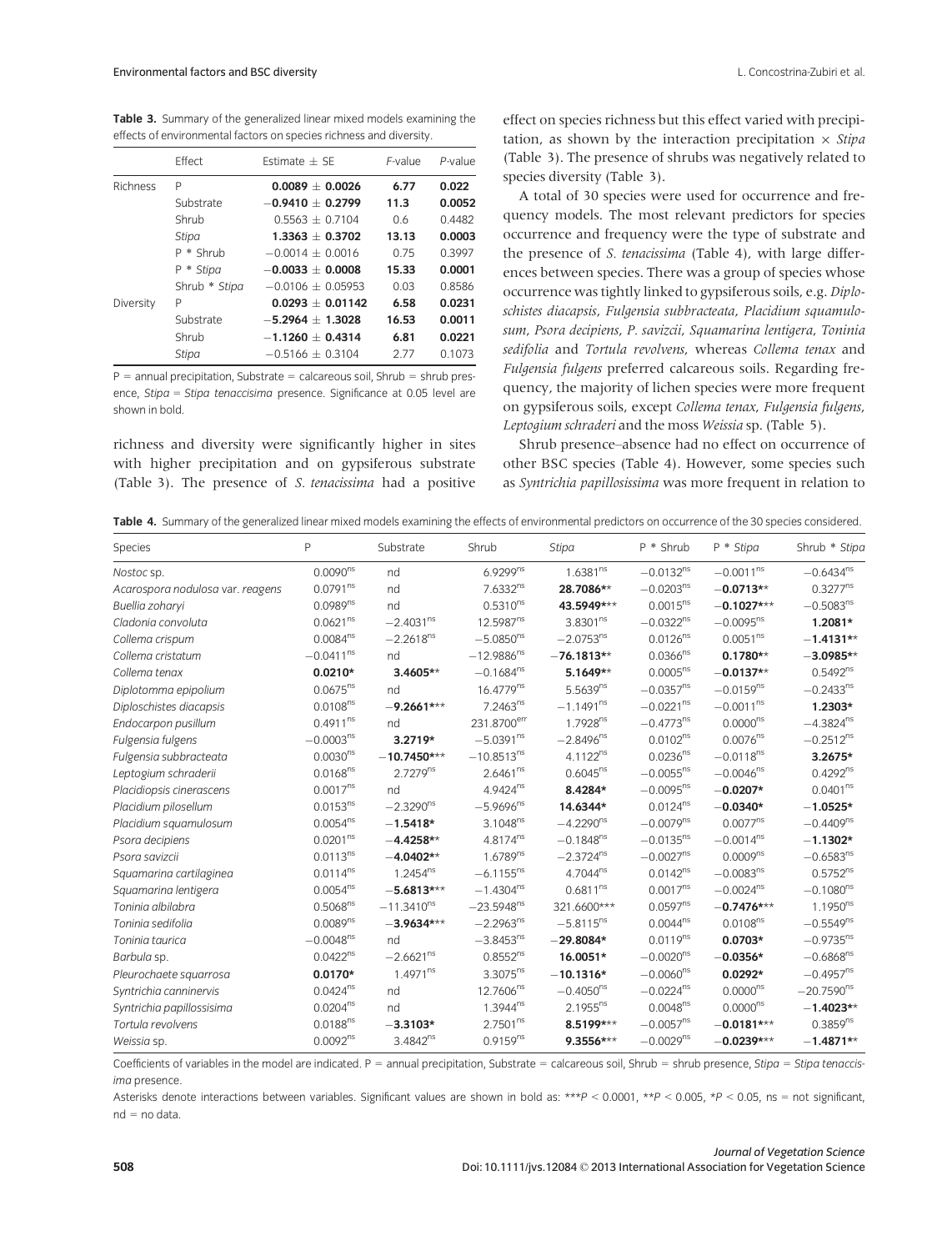|  |  |  |  |  |  | Table 5. Summary of the generalized linear mixed models of microsite-level predictors on the frequency of the 30 species considered. |
|--|--|--|--|--|--|--------------------------------------------------------------------------------------------------------------------------------------|
|--|--|--|--|--|--|--------------------------------------------------------------------------------------------------------------------------------------|

| Species                          | P                    | Substrate              | Shrub          | Stipa                |
|----------------------------------|----------------------|------------------------|----------------|----------------------|
| Nostoc sp.                       | $0.0004^{ns}$        | nd                     | $0.6034^{ns}$  | $0.5108*$            |
| Acarospora nodulosa var. reagens | $0.0271^{ns}$        | nd                     | $-0.7042^{ns}$ | $-1.0415***$         |
| Buellia zoharyi                  | $0.0246^{ns}$        | nd                     | $0.2961^{ns}$  | $-0.8755***$         |
| Cladonia convoluta               | $0.0271^{ns}$        | $-1.8266^{ns}$         | $-0.5725^{ns}$ | 0.0127 <sup>ns</sup> |
| Collema crispum                  | $0.0075*$            | $-0.7618*$             | $-0.0678^{ns}$ | $-0.1316^{ns}$       |
| Collema cristatum                | 0.0162 <sup>ns</sup> | nd                     | $0.8393^{ns}$  | $0.5108*$            |
| Collema tenax                    | $0.0066*$            | $2.3166***$            | $0.0604^{ns}$  | $-0.1401^{ns}$       |
| Diplotomma epipolium             | $0.0500^{ns}$        | nd                     | $0.3566***$    | $-0.9163***$         |
| Diploschistes diacapsis          | $0.0914***$          | $-9.4653**$            | $-0.2634***$   | $-0.1609***$         |
| Endocarpon pusillum              | 0.0659 <sup>ns</sup> | nd                     | $0.9956^{ns}$  | $-0.3365^{ns}$       |
| Fulgensia fulgens                | $0.0054^{ns}$        | 2.9142*                | $-0.5997^{ns}$ | $0.1866^{ns}$        |
| Fulgensia subbracteata           | 0.0092 <sup>ns</sup> | $-7.7003***$           | $-0.1477^{ns}$ | $-0.0741*$           |
| Leptogium schraderii             | $0.0097^{ns}$        | 2.2558*                | $0.1685^{ns}$  | $-0.6162**$          |
| Placidiopsis cinerascens         | $-0.0187^{ns}$       | nd                     | $1.3306^{ns}$  | $0.2877^{ns}$        |
| Placidium pilosellum             | $-0.0053^{ns}$       | $-2.126$ <sup>ns</sup> | $-1.1564^{ns}$ | $-0.2683^{ns}$       |
| Placidium squamulosum            | $0.0026^{ns}$        | $-1.0338*$             | $-0.3385^{ns}$ | $-0.6124***$         |
| Psora decipiens                  | $0.0121^{ns}$        | $-1.5538*$             | $-0.6659*$     | $-0.3102*$           |
| Psora savizcii                   | $0.0105^{ns}$        | $-4.4194**$            | $0.9592^{ns}$  | $-1.3610***$         |
| Squamarina cartilaginea          | 0.0089 <sup>ns</sup> | 1.0189 <sup>ns</sup>   | $0.3297^{ns}$  | $0.8287***$          |
| Squamarina lentigera             | $0.0053^{ns}$        | $-2.1964*$             | $-0.5000*$     | $-0.0924^{ns}$       |
| Toninia albilabra                | $-0.0121^{ns}$       | $-0.8464^{ns}$         | $0.4406^{ns}$  | $0.2877^{ns}$        |
| Toninia sedifolia                | $0.0112*$            | $-2.0368**$            | $-0.5013^{ns}$ | $-0.4162**$          |
| Toninia taurica                  | 0.0223 <sup>ns</sup> | nd                     | $0.5664^{ns}$  | $0.6931*$            |
| Barbula sp.                      | $0.0140^{ns}$        | $-2.0719^{ns}$         | $-0.2656^{ns}$ | 0 <sup>ns</sup>      |
| Pleurochaete squarrosa           | $0.0208*$            | $0.4702^{ns}$          | $0.1140^{ns}$  | $1.2607**$           |
| Syntrichia canninervis           | 0.0189 <sup>ns</sup> | nd                     | $1.4749^{ns}$  | $-1.3350***$         |
| Syntrichia papillossisima        | $0.0221^{ns}$        | nd                     | 1.0198***      | $0.4418***$          |
| Tortula revolvens                | 0.0021 <sup>ns</sup> | $-1.2405*$             | $0.1754^{ns}$  | $0.2692*$            |
| Weissia sp.                      | $-0.0013^{ns}$       | 1.6004*                | $-0.4295^{ns}$ | $-0.4255*$           |

Coefficients of variables in the model are indicated.  $P =$  annual precipitation, Substrate = calcareous soil, Shrub = shrub presence, Stipa = Stipa tenaccisima presence.

Asterisks denote interactions between variables. Significant values are shown in bold as: \*\*P < 0.0001, \*\*P < 0.005, \*P < 0.05, ns = not significant,  $nd = no data$ 

shrub presence, while Diploschistes diacapsis, Psora decipiens and Squamarina lentigera frequency were negatively associated with shrub presence (Table 5). S. tenacissima presence had a significant and strong positive effect on the occurrence of nine species (e.g. Toninia albilabra, Buellia zoharyi), while it had a strong negative effect on occurrence of Collema cristatum, Pleurochaete squarrosa and Toninia taurica (Table 4). The interaction of S. tenacissima presence with both precipitation and shrub presence had significant effects in BSC species of different magnitude and nature depending on species identity (Table 4).

Stipa tenacissima presence had a significant, predominantly negative effect on most species frequencies (Table 5). Also, precipitation had a positive effect on the frequency of five species, including two cyanolichens, two chlorolichens and one moss species (Table 5). The Leproloma sp. model did not reach convergence criteria and results for this species are not presented.

We observed that BSC species ordination (2-D stress  $= 0.17$ ) resulted in three distinct groups (Fig. 2). On

the left, sites corresponding to gypsiferous (A) and calcareous soils (B) separated into two different groups (Fig. 2). On the right, a calcareous site  $(C)$  with a specific species combination separated clearly from the previous two groups (Fig. 2). There was no clear separation of points related to shrub–no-shrub plots or Stipa–open microsites. However, shrub and no-shrub plots were less similar in the gypsiferous soils group (A, Fig. 2). Pearson correlation indicated that BSC composition gradients were related to precipitation ( $r^2 = 0.49$ ) and slightly related to temperature ( $r^2 = 0.34$ ; Fig. 2).

# Discussion

We found that BSC diversity was influenced both by largescale variables (i.e. precipitation) and local-scale variables (i.e. type of substrate, shrub presence or encroachment and S. tenacissima presence) along the considered geographic gradient with comparable habitat types. Species richness and diversity was positively related to gypsiferous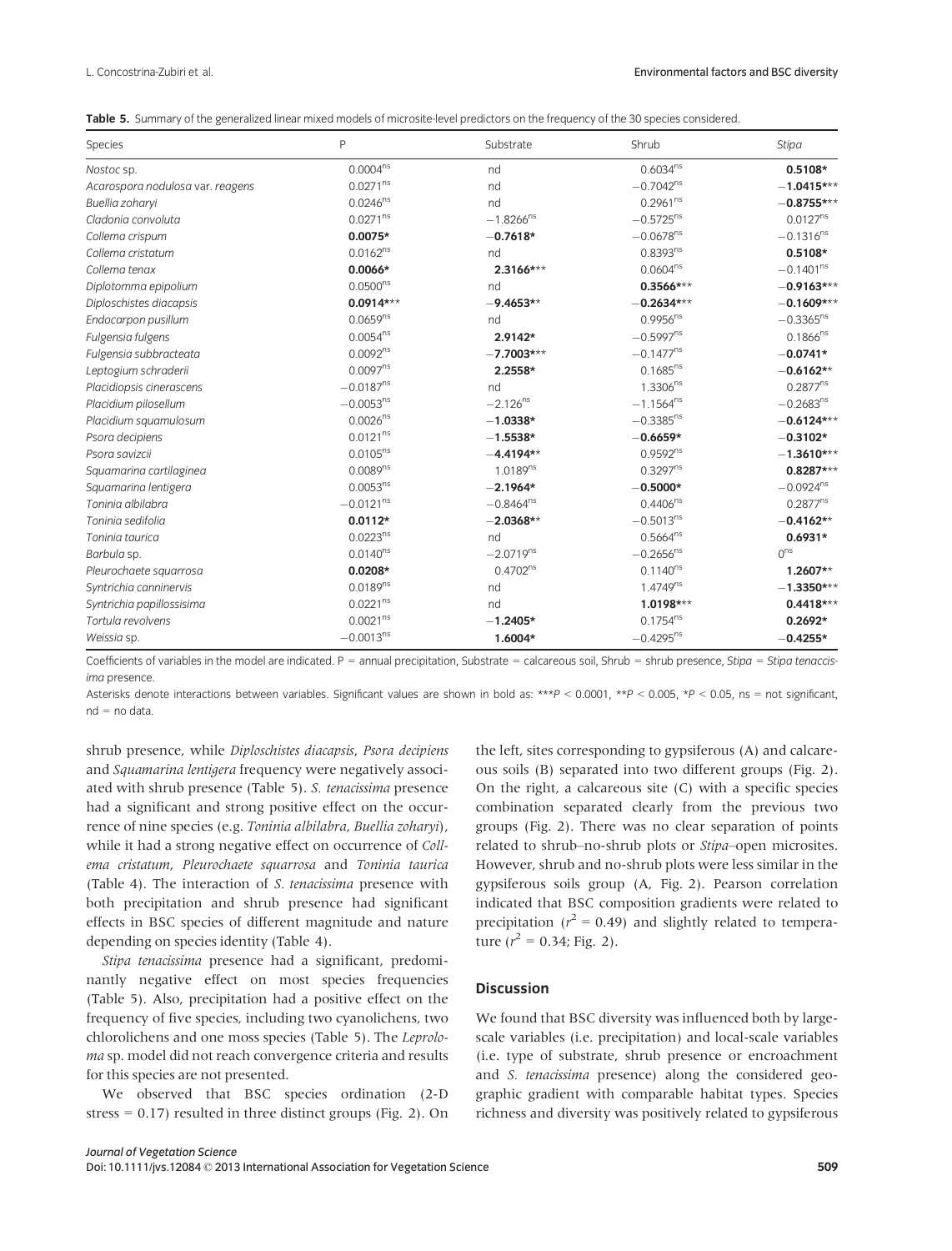

Fig. 2. NMDS ordination plot. Each point represents BSC community composition at the microsite level  $(N = 10)$ . Correlations between community composition and gradient factors (precipitation and temperature) are shown. Ordination is rotated to maximize the correlation with gradient factors on the horizontal axis. ( $\triangle$ ) Shrub – Stipa, ( $\triangle$ ) shrub – open, (●) no shrub – Stipa. (○) no shrub – open.

soils and higher precipitation. Type of substrate and microsite characteristics (related to indirect influence on incident solar radiation, temperature and water availability) were the main predictors for species occurrence and frequency.

# Effects of large-scale environmental factors on BSC communities

Annual precipitation had a clear influence on BSC richness and diversity, and also on species composition. In general, BSC crusts dominated by lichens and mosses are moisturelimited across a wide range of scales (Bowker et al. 2006). This agrees with our results, as we found a positive relation between precipitation and BSC richness and diversity. In contrast, species richness and diversity of BSCs was similar along a precipitation gradient in a semi-arid shrubland region of California (Hernandez & Knudsen 2012), where elevation and distance to coast were the most influential variables. In this study, proximity to the coast may compensate for lower precipitation along the geographic gradient. Moreover, changes in altitude are generally related to variations in precipitation. In our study region, changes in species composition were more related to substrate characteristics than to variations in precipitation. This agrees with Ponzetti & McCune (2001), who found that among a wide variety of environmental variables (including precipitation) in shrub steppes of Oregon, soil properties (e.g. pH, EC and CIV scores) had most influence on BSC composition.

In terms of species occurrence and frequency, precipitation has a positive effect on only a few species. For example, that the frequency of Toninia sedifolia and Diploschistes diacapsis was positively related to precipitation, while previous studies found a negative influence of precipitation on other species of both Toninia (Zedda et al. 2011) and Diploschistes (Ponzetti & McCune 2001) genera. It is well known that lichens are poikilohydric organisms that have a high humidity requirement. This characteristic is particularly determinant of species establishment in arid and semi-arid habitats, where water availability is limited. Thus, the different responses of lichens and bryophytes to precipitation may be related to the existence of more shady and humid microsites that allow better tolerance to water limitation.

# Effects of soil substrate on BSC communities

Both species richness and diversity were positively related to gypsisols. Also, community composition differed clearly between gypsiferous and calcareous soils. Furthermore, the type of substrate was the variable that better explained occurrence and frequency of the majority of BSC species, together with S. tenacissima presence. Soil chemistry has been identified as one of the main determinants in BSC distribution and composition, strongly related to soil pH (Hauck et al. 2009; Rivera-Aguilar et al. 2009). Overall, gypsiferous soils contain rich and diverse communities (Martínez-Sánchez et al. 1994; Martínez et al. 2006), especially when compared to other soil types (Bowker & Belnap 2008). Calcareous soils have been related to moss and liverwort-dominated BSC communities (Downing & Selkirk 1993). Lichens generally dominate BSC communities in gypsum environments (Büdel 2003), although affinity for gypsiferous or calcareous soil varies at the species level. For example, Leptogium spp. have been related to non-calcareous soils, while more calcareous soils were positively related to Collema spp. in central and eastern Oregon, US (Ponzetti & McCune 2001). In contrast, in our study region, both Leptogium schraderii and Collema spp. were generally more frequent on calcareous soils.

# Effects of vascular vegetation on BSC communities

We found that shrub presence negatively affected BSC diversity, but had no effect on species richness or occurrence. Only the frequency of five lichen species was influenced by shrub presence, three of them negatively (i.e. Diploschistes diacapsis, Psora decipiens and Squamarina lentigera) and the other two positively (i.e. Cladonia rangiformis and Diplotomma epipolium). In contrast, a recent study in a semi-arid kermes oak ecosystem found that BSC occurrence and abundance were positively related to shrub presence, but only in north-facing microsites (Ochoa-Hu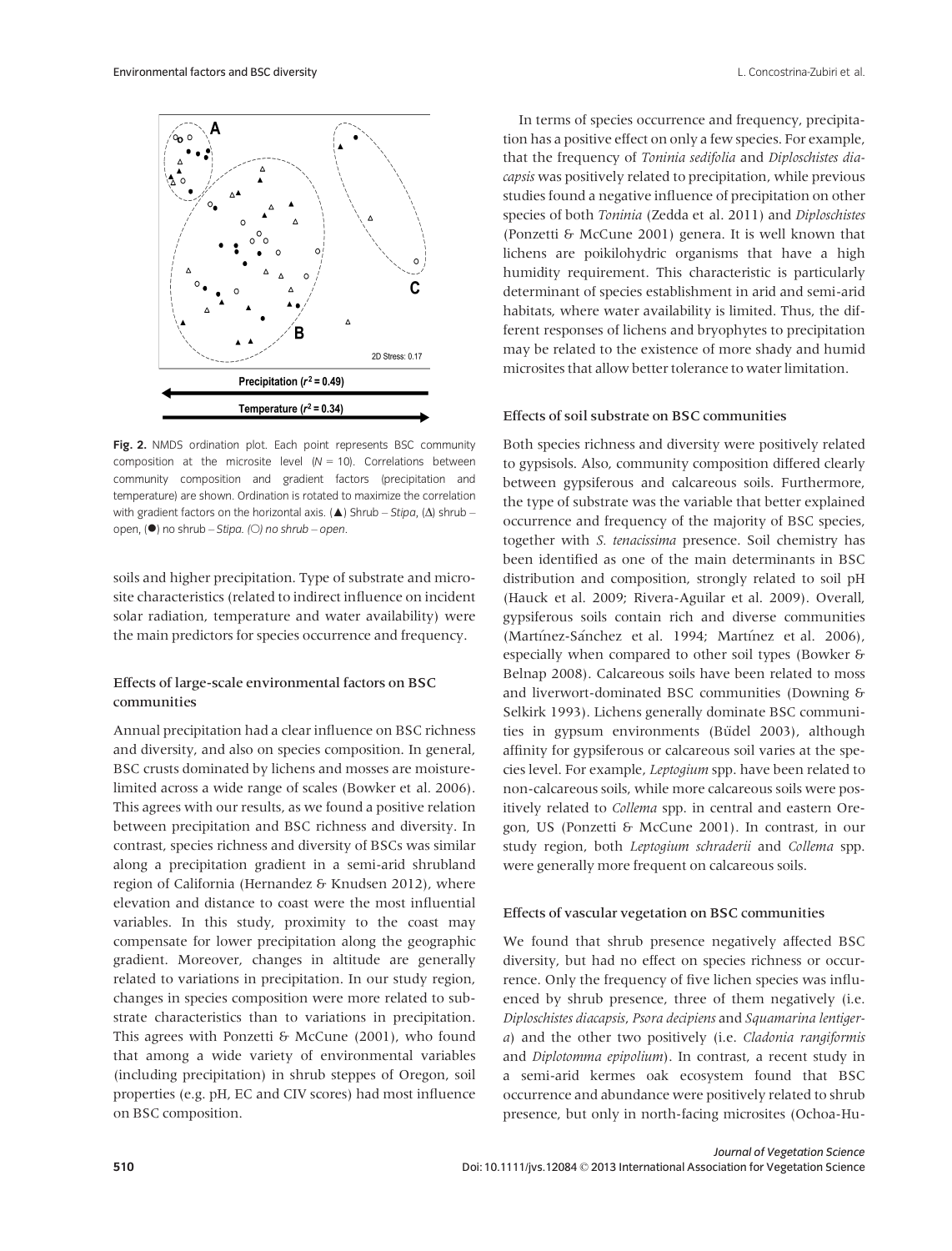eso et al. 2011). In addition, the results of that study suggested that shrub cover induced competitive relationships between moss and lichen species, where mosses performed better. From a BSC morphological perspective, Maestre et al. (2009) evaluated the effect of shrubs on BSC diversity in grassland ecosystems along a similar geographic gradient. These authors found that BSC morphological groups with a higher requirement for soil moisture (e.g. mosses, gelatinous lichens and cyanobacteria) were more abundant in sites with shrub presence, while squamulose and crustose lichen abundance was not, thus differing somewhat from our results.

The positive effect of S. tenacissima on BSC species occurrence may be related to the higher maintenance of moisture through a shading effect from tussocks, allowing more species to co-exist. Previous works have demonstrated that areas under the influence of S. tenacissima tussocks have higher humidity and nutrient availability, which enhance the presence of BSC species with more stringent ecological requirements (Martínez-Sánchez et al. 1994; Maestre et al. 2009). In contrast, a negative effect of S. tenacissima on species richness and diversity of annual plants has been recently observed in a similar semi-arid gypsum steppe, under water-restricted conditions (Luzuriaga et al. 2012).

Eleven BSC species were more frequent in open areas where light availability is higher, whereas seven species mostly occurred in areas near S. tenacissima tussocks. Perennial vegetation promotes bryophyte cover, likely due to an increase in humidity (Martínez-Sánchez et al. 1994). Moreover, we found a significant interaction between precipitation and the presence of S. tenacissima on BSC species richness and occurrence. Increasing precipitation may result in a facilitation effect from S. tenacissima to annual communities, with consequent increased water uptake, while open microsites result in higher soil water availability for lichens and mosses. Competition for water resource between BSC and vascular vegetation may result in lower water availability for BSC species. Although lichens and bryophytes are desiccation-tolerant, water availability has been critically related to their establishment and development, as well as efficient physiological activity in these poikilohydric organisms (Pintado et al. 1997; Gignac 2001; Hauck 2011).

#### **Conclusions**

In this study, we showed that environmental factors shape BSC community composition and highly influence diversity in semi-arid grassland ecosystems of Spain. Local factors, such as substrate type and vascular vegetation, determine the distribution and frequency patterns of BSC at the species level. However, we also found generalist species with higher tolerance to variations in local environmental factors. Our results highlight the relevance of combining

community and species approaches, where such interesting relations between environmental factors and BSC ecology are often ignored. In order to face potential changes in arid and semi-arid ecosystems related to global change, more multi-approach studies should be conducted to assure effective management and conservation of BSC diversity and associated functional roles.

# Acknowledgements

We thank F.T. Maestre (Spain), who led the CEFEMED Project during data collection. Special thanks to K. Cezón (Spain) of Real Jardın Botanico de Madrid (CSIC) for identifying the different bryophyte species in the BSC communities. This work was also partially supported by the Spanish Ministry of Economy and Competitiveness (Mountains: CGL2012-38427), the Ministry of Science and Innovation (project BIOCON: CGL2010-22049/BOS) and the Government of the Autonomous Region of Madrid (REMEDINAL2).

#### References

- Bamforth, S.S. 2004. Water film fauna of microbiotic crust of a warm desert. Journal of Arid Environments 56: 413–423.
- Belinchon, R., Martinez, I., Escudero, A., Aragon, G. & Valladares, F. 2007. Edge effects on epiphytic communities in a Mediterranean Quercus pyrenaica forest. Journal of Vegetation Science 18: 81–90.
- Belnap, J., Büdel, B. & Lange, O.L. 2003. Biological Soil Crusts: Structure, Function, and Management, 1st ed. Springer, Berlin, DE.
- Belnap, J., Phillips, S.L., Flint, S., Money, J. & Caldwell, M. 2008. Global change and biological soil crusts: effects of ultraviolet augmentation under altered precipitation regimes and nitrogen additions. Global Change Biology 14: 670–686.
- Bowker, M.A. & Belnap, J. 2008. A simple classification of soil types as habitats of biological soil crusts on the Colorado Plateau, USA. Journal of Vegetation Science 19: 831–840.
- Bowker, M.A., Belnap, J., Davidson, D.W. & Goldstein, H.A. 2006. Correlates of biological soil crust abundance across a continuum of spatial scales: support for a hierarchical conceptual model. Journal of Applied Ecology 43: 152–163.
- Bowker, M.A., Belnap, J., Chaudhary, V.B. & Johnson, N.C. 2008. Revisiting classic water erosion models in drylands: the strong impact of biological soil crusts. Soil Biology  $\theta$  Biochemistry 40: 2309–2316.
- Bowker, M.A., Maestre, F.T. & Escolar, C. 2010. Biological crusts as a model system for examining the biodiversity–ecosystem function relationship in soils. Soil Biology and Biochemistry 42: 405–417.
- Bowker, M.A., Mau, R.L., Maestre, F.T., Escolar, C. & Castillo-Monroy, A.P. 2011. Functional profiles reveal unique ecological roles of various biological soil crust organisms. Functional Ecology 25: 787–795.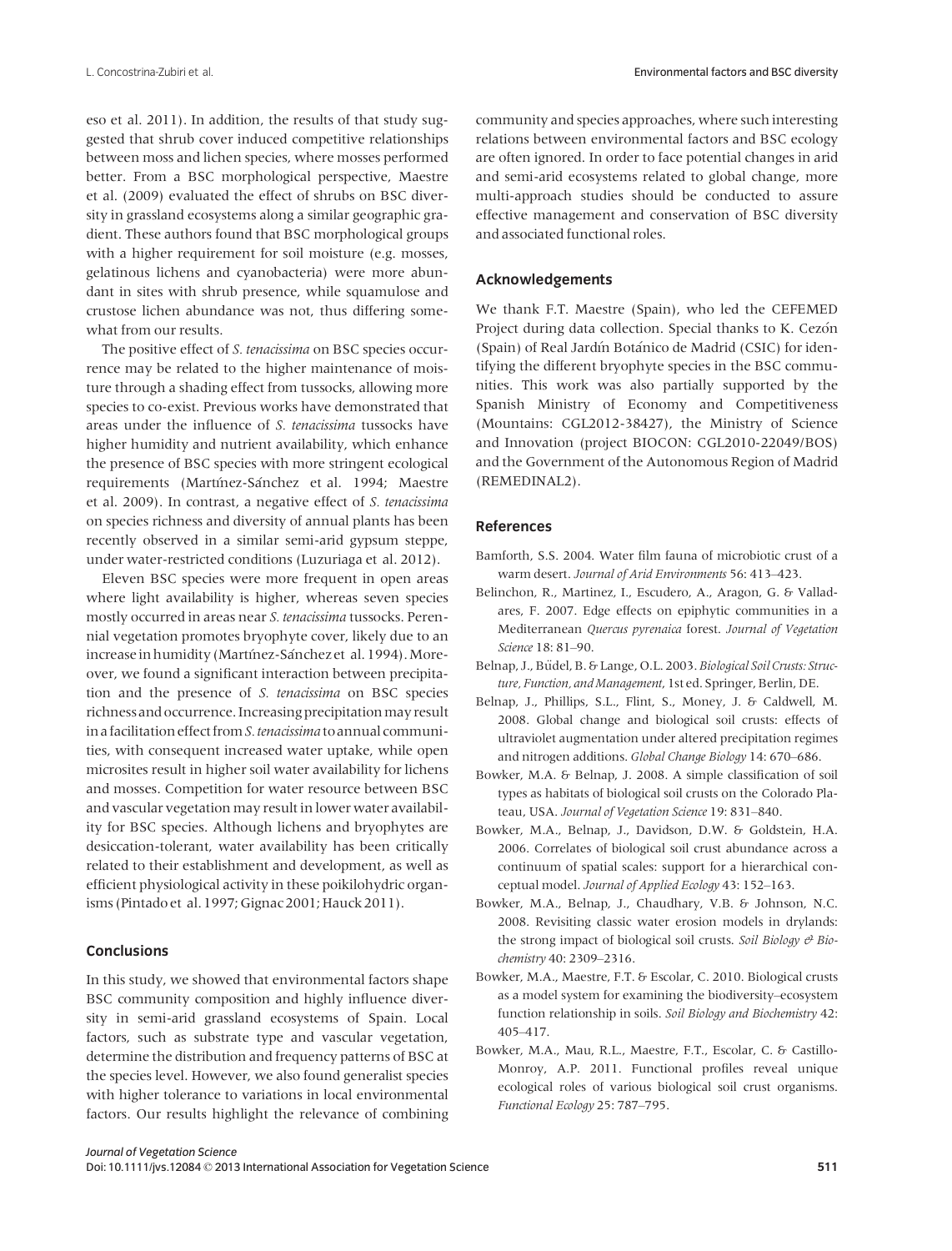- Brugués, M. & Cros, R.M. 2012. Checklist of the mosses of Peninsular Spain. URL: http://pagines.uab.cat/briologia/node/ 44.
- Budel, B. 2003. Biological soil crusts of South America. In: Belnap, J. & Lange, O.L. (eds.) Biological Soil Crusts: Structure, Function, and Management, pp. 51–56. Springer, Berlin, DE.
- Castillo-Monroy, A.P., Bowker, M.A., Maestre, F.T., Rodríguez-Echeverría, S., Martínez, I., Barraza-Zepeda, C.E. & Escolar, C. 2011. Relationship between biological soil crust, bacterial diversity and abundance and ecosystem functioning: insights from a semi-arid Mediterranean environment. Journal of Vegetation Science 22: 165–174.
- Chamizo, S., Canton, Y., Miralles, I. & Domingo, F. 2012. Biological soil crust development affects physicochemical characteristics of soil surface in semiarid ecosystems. Soil Biology and Biochemistry 49: 96–105.
- Clarke, K.R. & Gorley, R.N. 2006. PRIMER v6: User Manual/ Tutorial. PRIMER-E, Plymouth.
- Crespo, A. 1973. Composición florística de la costra de líquenes del Herniario–Teucrietum pumili de la provincia de Madrid. Anales Instituto Botanico Cavanilles 30: 57–68.
- Crespo, A.M. & Barreno, E. 1975. Ensayo florístico y ecológico de la vegetación liquénica de los yesos del centro de España (Fulgensietalia desertori). Anales Instituto Botanico Cavanilles 32: 873–908.
- Downing, A.J. & Selkirk, P.M. 1993. Bryophytes on the calcareous soils of Mungo National Park, and arid area of southern central Australia. Great Basin Naturalist 53: 13–23.
- Elbert, W., Weber, B., Burrows, S., Steinkamp, J., Büdel, B., Andreae, M.O. & Poschl, U. 2012. Contribution of cryptogamic covers to the global cycles of carbon and nitrogen. Nature Geoscience 5: 459–462.
- Eldridge, D.J. & Tozer, M.E. 1997. Environmental factors relating to the distribution of terricolous bryophytes and lichens in semi-arid eastern Australia. Bryologist 100: 28–39.
- Folke, C., Carpenter, S., Walker, B., Scheffer, M., Elmqvist, T., Gunderson, L. & Holling, C.S. 2004. Regime shifts, resilience, and biodiversity in ecosystem management. Annual Review of Ecology, Evolution and Systematics 35: 557–581.
- García-Pichel, F. & Belnap, J. 2003. Small-scale environments and distribution of biological soil crust. In: Belnap, J. & Lange, O.L. (eds.) Biological Soil Crusts: Structure, Function, and Management, pp. 193–201. Springer, Berlin, DE.
- Gignac, L.D. 2001. Bryophytes as indicators of climate change. Bryologist 104: 410–420.
- Guisan, A., Edwards, T.C. Jr & Hastie, T. 2002. Generalized linear and generalized additive models in studies of species distributions: setting the scene. Ecological Modelling 157: 89–100.
- Hauck, M. 2011. Site factors controlling epiphytic lichen abundance in northern coniferous forest. Flora 206: 81–90.
- Hauck, M., Jürgens, S.R., Willenbruch, K., Huneck, S. & Leuschner, C. 2009. Dissociation and metal-binding characteristics of yellow lichen substances suggest relationship to site preferences of lichens. Annals of Botany 103: 13–22.
- Hernandez, R.R. & Knudsen, K. 2012. Late-successional biological soil crusts in a biodiversity hotspot: an example of congruency in species richness. Biodiversity and Conservation 21: 1015–1031.
- Hladun, N. & Llimona, X. 2002–2007. Checklist of the lichens and lichenicolous fungi of the Iberian Peninsula and Balearic Islands. URL: http://botanica.bio.ub.es/checklist/checklist. htm.
- Hooper, D.U., Chapin, F.S. III, Ewel, J.J., Hector, A., Inchausti, P., Lavorel, S., Lawton, J.H., Lodge, D.M., Loreau, M. (...) & Wardle, D.A. 2005. Effects of biodiversity on ecosystem functioning: a consensus of current knowledge. Ecological Monographs 75: 3–35.
- Jimenez Aguilar, A., Huber-Sannwald, E., Belnap, J., Smart, D.R. & Arredondo, T. 2009. Biological soil crusts exhibit a dynamic response to seasonal rain and release from grazing with implications for soil stability. Journal of Arid Environments 73: 1158–1169.
- Llimona, X. 1974. Las comunidades de líquenes de los yesos de España. Resumen Tesis Universidad de Barcelona. Secretariado de Publicaciones, Barcelona, ES.
- Luzuriaga, A.L., Sánchez, A.M., Maestre, F.T. & Escudero, A. 2012. Assemblage of a semi-arid annual plant community: Abiotic and biotic filters act hierarchically. PLoS ONE 7: e41270.
- Maestre, F.T. 2003. Small-scale spatial patterns of two soil lichens in semi-arid Mediterranean steppe. The Lichenologist 35: 71–81.
- Maestre, F.T., Bowker, M.A., Puche, M., Hinojosa, B., Martínez, I., Garcıa-Palacios, P., Castillo, A.P., Soliveres, S., Luzuriaga, A. (...) & Escudero, A. 2009. Shrub encroachment can reverse desertification in semi-arid Mediterranean grasslands. Ecology Letters 12: 930–941.
- Maestre, F.T., Bowker, M.A., Canton, Y., Castillo-Monroy, A.P., Cortina, J., Escolar, C., Escudero, A., Lázaro, R. & Martínez, I. 2011. Ecology and functional roles of biological soil crusts in semi-arid ecosystems of Spain. Journal of Arid Environments 75: 1282–1291.
- Maestre, F.T., Castillo-Monroy, A.P., Bowker, M.A. & Ochoa-Hueso, R. 2012. Species richness effects on ecosystem multifunctionality depend on evenness, composition and spatial pattern. Journal of Ecology 100: 317–330.
- Martínez, I., Escudero, A., Maestre, F.T., de la Cruz, A., Guerrero, C. & Rubio, A. 2006. Small-scale patterns of abundance of mosses and lichens forming biological soil crusts in two semi-arid gypsum environments. Australian Journal of Botany 54: 339–348.
- Martínez-Sánchez, J.J., Casares-Porcel, M., Guerra, J., Gutiérrez-Carretero, L., Ros, R.M., Hernández-Bastida, J. & Cano, M.J. 1994. A special habitat for bryophytes and lichens in the arid zones of Spain. Lindbergia 19: 116–121.
- McCullagh, P. & Nelder, J.A. 1989. Generalized Linear Models. Monographs on Statistics and Applied Probability 37, 2nd ed. Chapman & Hall/CRC, New York, NY, US.